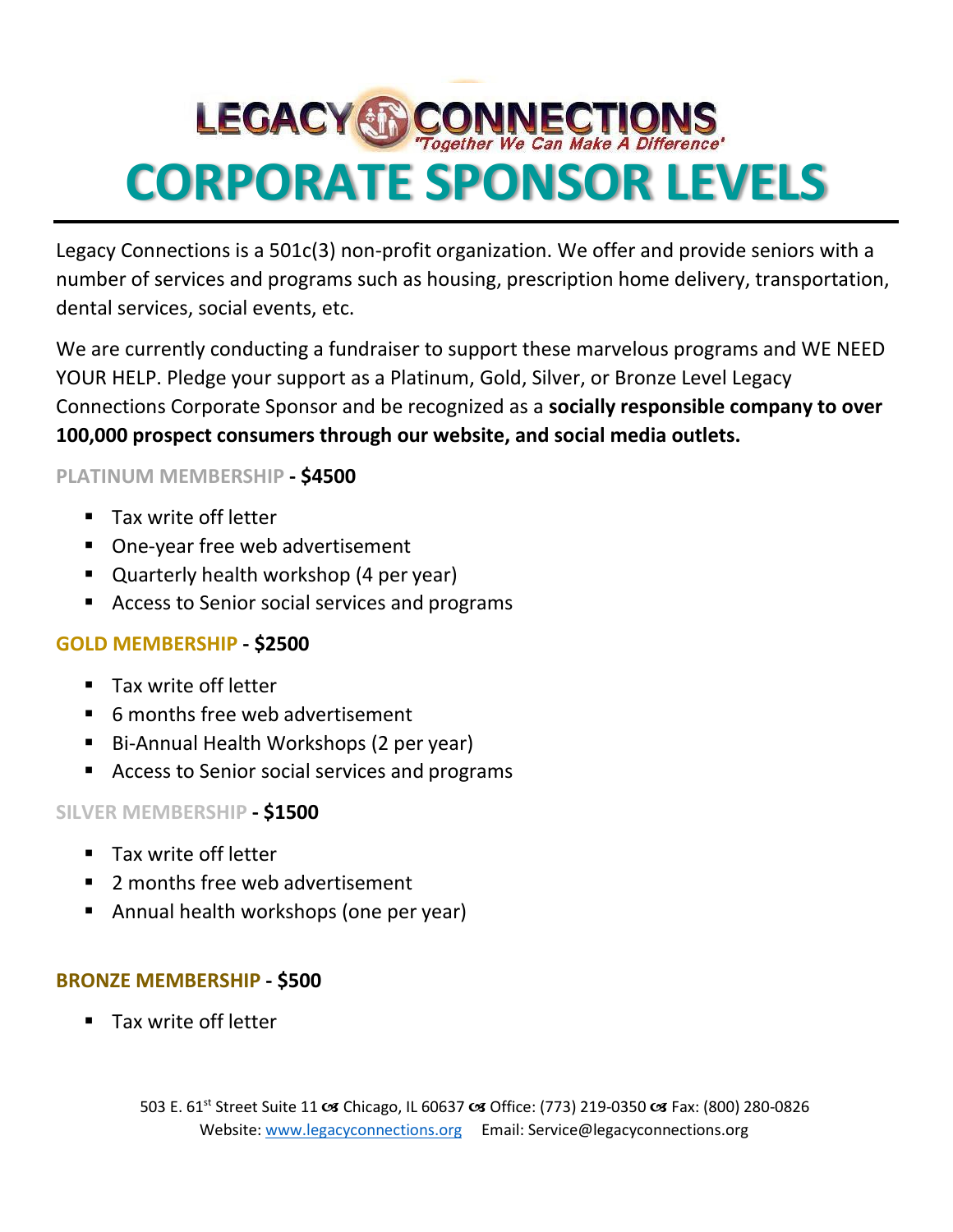

### **SPONSORSHIP**

## **CHECK ONE:**

**PLATINUM MEMBERSHIP - \$4,500** 

**GOLD MEMBERSHIP - \$2,500** 

**SILVER MEMBERSHIP - \$1,500** 

**BRONZE MEMBERSHIP - \$500**

| <b>MEMBERSHIP SPONSOR FORM</b> |                 |                  |  |
|--------------------------------|-----------------|------------------|--|
| <b>Applicant Information</b>   |                 |                  |  |
| <b>Type of Organization:</b>   |                 |                  |  |
| <b>Primary Contact:</b>        |                 | Phone:           |  |
| <b>Current address:</b>        |                 |                  |  |
| City:                          | State:          | <b>ZIP Code:</b> |  |
| Email:                         | <b>Website:</b> |                  |  |
| Signature:                     |                 | Date:            |  |

503 E. 61<sup>st</sup> Street Suite 11 **os** Chicago, IL 60637 **os** Office: (773) 219-0350 **os** Fax: (800) 280-0826 Website[: www.legacyconnections.org](http://www.legacyconnections.org/) Email: [Service@legacyconnections.org](mailto:Service@legacyconnections.org)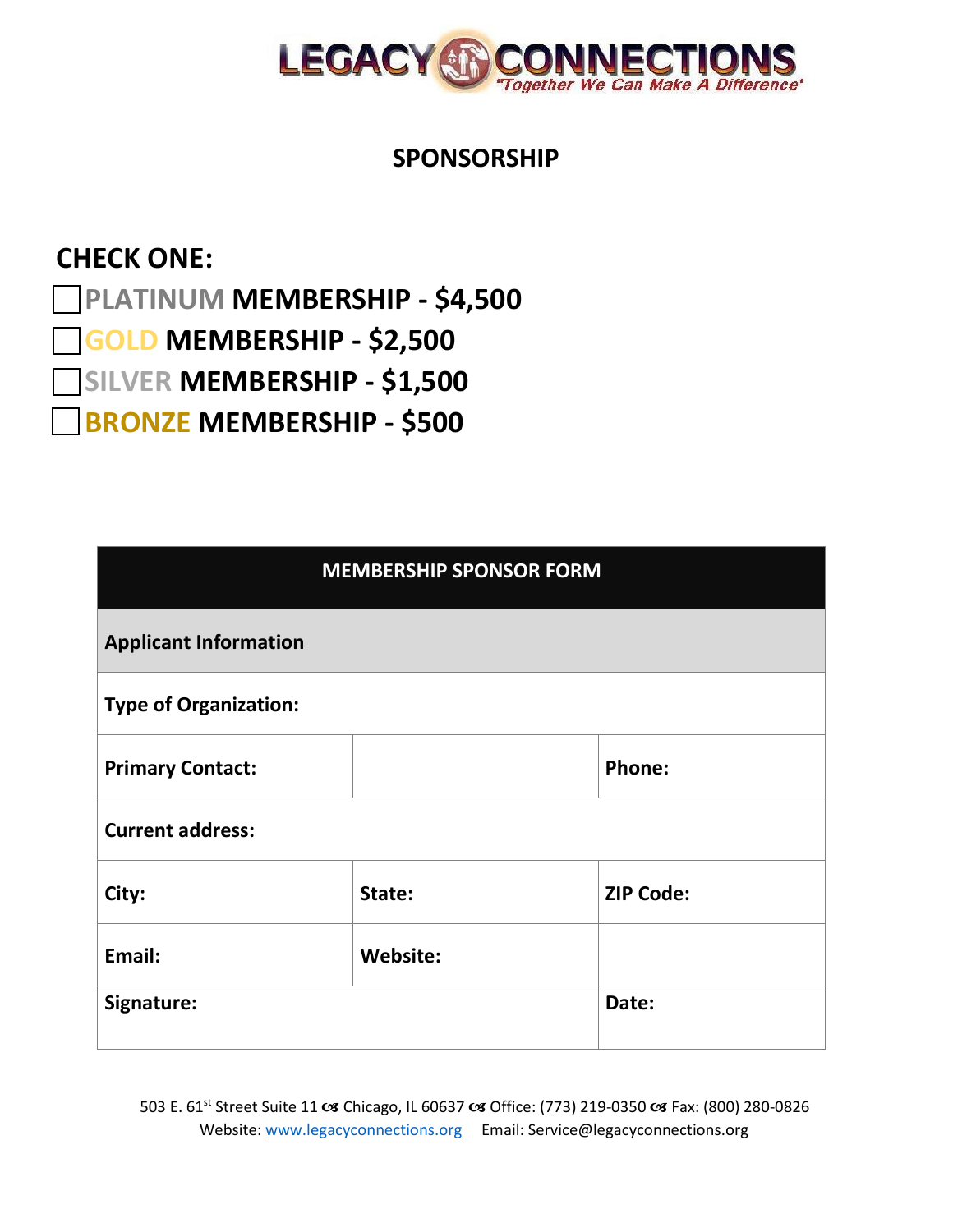# **LEGACY & CONNECTIO**

# **HOUSING MEMBERSHIP SPONSOR LEVELS**

Legacy Connections is a 501c(3) non-profit organization. We offer and provide seniors with a number of services and programs such as housing, prescription home delivery, transportation, dental services, social events, etc. We are currently conducting a fundraiser to support these marvelous programs and WE NEED YOUR HELP. Pledge your support as a Platinum, Gold, Silver, or Bronze Level Legacy Connections Corporate Sponsor and be recognized as a **socially responsible company to over 100,000 prospect consumers through our website, and social media outlets.**

**PLATINUM MEMBERSHIP** - \$600

- Tax write off letter
- One-year free web advertisement
- One-year free link to your company website through Legacy Connections
- Weekly honorable mention of your company through Legacy Connections social media outlets

### **GOLD MEMBERSHIP** - \$400

- Tax write off letter
- 6 months' free advertisement of your company logo on Legacy Connections website
- 6 months' free link to your company website through Legacy Connections
- Monthly honorable mention of your company through Legacy Connectionssocial media outlets

#### **SILVER MEMBERSHIP** - \$300

- Tax write off letter
- Quarterly free advertisement of your company logo on Legacy Connections website
- Quarterly free link to your company website through Legacy Connections
- Monthly honorable mention of your company through Legacy Connections social media outlets

### **BRONZE MEMBERSHIP** - \$100

- Tax write off letter
- Honorable mention of your company on Legacy Connections website
- One-time honorable mention of sponsorship on Legacy Connections social media outlets

503 E. 61<sup>st</sup> Street Suite 11 x Chicago, IL 60637 x Office: (773) 219-0350 x Fax: (800) 280-0826 Website[: www.legacyconnections.org](http://www.legacyconnections.org/) Email: [Service@legacyconnections.org](mailto:Service@legacyconnections.org)